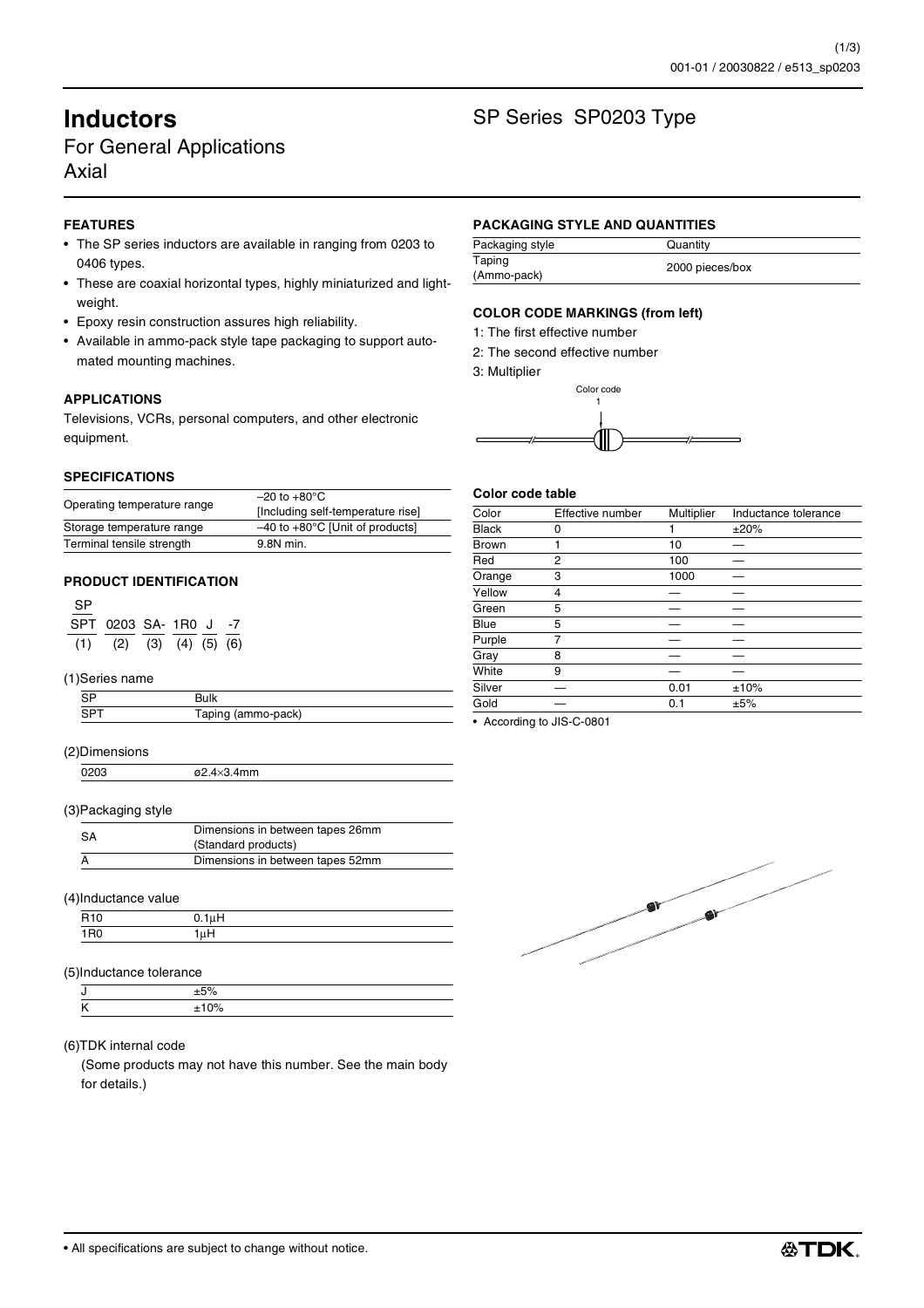For General Applications Axial

# SHAPES AND DIMENSIONS **CHARACTERISTICS**





# **Inductors** SP Series SP0203 Type

| Operating temperature range   | $-20$ to $+80^{\circ}$ C                     |
|-------------------------------|----------------------------------------------|
|                               | [Including self-temperature rise, 20°C max.] |
| <b>Withstand voltage Erms</b> | 250V                                         |
| Rated current                 | Based on temperature rise                    |
| Terminal tensile strength     | 9.8N min.                                    |
| Terminal bending strength     | 2.94N min.                                   |
| Moisture resistance           | ∆L/L ≤±5% ∆Q/Q ≤±20%                         |

## **ELECTRICAL CHARACTERISTICS**

| Inductance<br>(HH) | Inductance<br>tolerance | Q min. | Test frequency<br>L, Q(MHz) | Self-resonant<br>frequency (MHz)min. | DC resistance<br>$(\Omega)$ max. | Rated current<br>(mA)max. | Part No.      |
|--------------------|-------------------------|--------|-----------------------------|--------------------------------------|----------------------------------|---------------------------|---------------|
| 0.1                | ±10%                    | 40     | 25.2                        | 600                                  | 0.16                             | 800                       | SP0203-R10K-7 |
| 0.12               | ±10%                    | 40     | 25.2                        | 520                                  | 0.16                             | 800                       | SP0203-R12K-7 |
| 0.15               | ±10%                    | 40     | 25.2                        | 500                                  | 0.16                             | 790                       | SP0203-R15K-7 |
| 0.18               | ±10%                    | 40     | 25.2                        | 480                                  | 0.18                             | 745                       | SP0203-R18K-7 |
| 0.22               | ±10%                    | 40     | 25.2                        | 420                                  | 0.2                              | 705                       | SP0203-R22K-7 |
| 0.27               | ±10%                    | 40     | 25.2                        | 390                                  | 0.22                             | 670                       | SP0203-R27K-7 |
| 0.33               | ±10%                    | 40     | 25.2                        | 350                                  | 0.24                             | 645                       | SP0203-R33K-7 |
|                    |                         | 50     | 25.2                        | 320                                  | 0.27                             | 605                       | SP0203-R39K-7 |
| 0.39<br>0.47       | ±10%<br>±10%            | 50     | 25.2                        | 300                                  | 0.3                              | 575                       | SP0203-R47K-7 |
|                    |                         | 50     | 25.2                        | 280                                  | 0.34                             | 540                       |               |
| 0.56               | ±10%                    |        |                             |                                      |                                  |                           | SP0203-R56K-7 |
| 0.68               | ±10%                    | 50     | 25.2                        | 240                                  | 0.38                             | 510                       | SP0203-R68K-7 |
| 0.82               | ±10%                    | 50     | 25.2                        | 210                                  | 0.43                             | 480                       | SP0203-R82K-7 |
| 1                  | ±10%                    | 50     | 25.2                        | 190                                  | 0.46                             | 465                       | SP0203-1R0K-7 |
| 1.2                | ±5%                     | 50     | 7.96                        | 110                                  | 0.52                             | 435                       | SP0203-1R2J-7 |
| 1.5                | $\pm 5\%$               | 50     | 7.96                        | 80                                   | 0.57                             | 415                       | SP0203-1R5J-7 |
| 1.8                | ±5%                     | 50     | 7.96                        | 66                                   | 0.6                              | 405                       | SP0203-1R8J-7 |
| 2.2                | $\pm 5\%$               | 50     | 7.96                        | 60                                   | 0.65                             | 390                       | SP0203-2R2J-7 |
| 2.7                | ±5%                     | 50     | 7.96                        | 54                                   | 0.73                             | 370                       | SP0203-2R7J-7 |
| 3.3                | ±5%                     | 50     | 7.96                        | 48                                   | 0.82                             | 345                       | SP0203-3R3J-7 |
| 3.9                | ±5%                     | 50     | 7.96                        | 44                                   | 0.9                              | 330                       | SP0203-3R9J-7 |
| 4.7                | $\pm 5\%$               | 50     | 7.96                        | 38                                   | $\mathbf{1}$                     | 315                       | SP0203-4R7J-7 |
| 5.6                | ±5%                     | 50     | 7.96                        | 34                                   | 1.1                              | 300                       | SP0203-5R6J-7 |
| 6.8                | ±5%                     | 50     | 7.96                        | 30                                   | 1.2                              | 285                       | SP0203-6R8J-7 |
| 8.2                | $\pm 5\%$               | 50     | 7.96                        | 26                                   | 1.3                              | 275                       | SP0203-8R2J-7 |
| 10                 | ±5%                     | 50     | 7.96                        | 24                                   | 1.4                              | 265                       | SP0203-100J-7 |
| 12                 | ±5%                     | 50     | 2.52                        | 22                                   | 1.5                              | 255                       | SP0203-120J-7 |
| 15                 | ±5%                     | 50     | 2.52                        | 20                                   | 1.65                             | 245                       | SP0203-150J-7 |
| 18                 | $\pm 5\%$               | 50     | 2.52                        | 18                                   | 1.9                              | 225                       | SP0203-180J-7 |
| 22                 | ±5%                     | 50     | 2.52                        | 17                                   | 2.2                              | 210                       | SP0203-220J-7 |
| 27                 | ±5%                     | 50     | 2.52                        | 16                                   | 2.5                              | 200                       | SP0203-270J-7 |
| 33                 | ±5%                     | 50     | 2.52                        | 14                                   | 3.8                              | 160                       | SP0203-330J-7 |
| 39                 | $\pm 5\%$               | 50     | 2.52                        | 13                                   | 4.2                              | 150                       | SP0203-390J-7 |
| $\overline{47}$    | ±5%                     | 50     | 2.52                        | 12                                   | 4.6                              | 145                       | SP0203-470J-7 |
| 56                 | ±5%                     | 40     | 2.52                        | 11                                   | 5.1                              | 140                       | SP0203-560J-7 |
| 68                 | ±5%                     | 40     | 2.52                        | 10                                   | 5.6                              | 130                       | SP0203-680J-7 |
| 82                 | ±5%                     | 40     | 2.52                        | 9.5                                  | 9.6                              | 100                       | SP0203-820J-7 |
| 100                | ±5%                     | 40     | 2.52                        | 8                                    | 10.8                             | 95                        | SP0203-101J-7 |
| 120                | ±5%                     | 40     | 0.796                       | 6.5                                  | 12.5                             | 85                        | SP0203-121J-7 |
| 150                | $\pm 5\%$               | 40     | 0.796                       | 6                                    | 14.5                             | 80                        | SP0203-151J-7 |
| 180                | ±5%                     | 40     | 0.796                       | 5.5                                  | 16.3                             | 75                        | SP0203-181J-7 |
| 220                | ±5%                     | 40     | 0.796                       | 5                                    | 20                               | 70                        | SP0203-221J-7 |
|                    |                         |        |                             |                                      |                                  |                           |               |